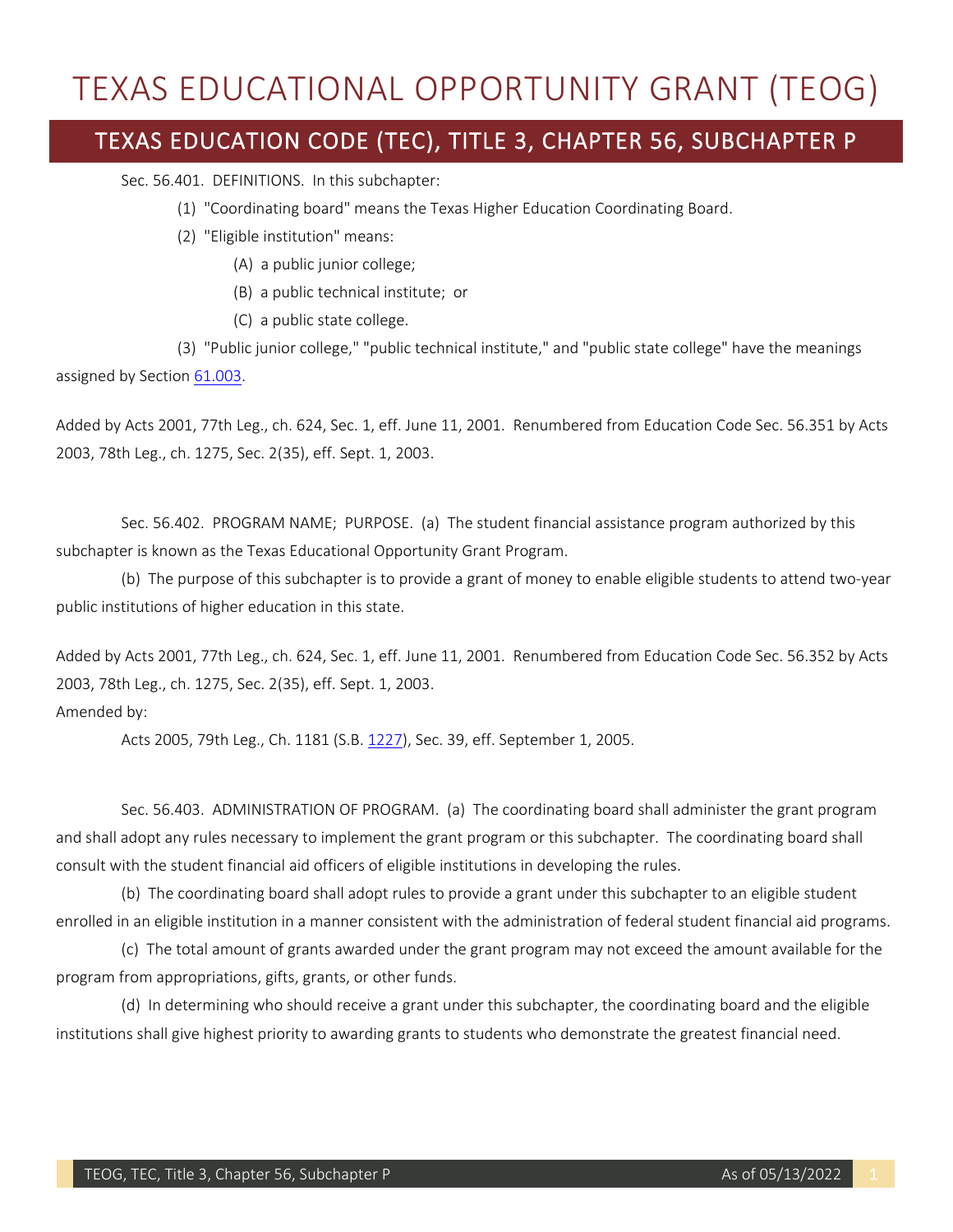Added by Acts 2001, 77th Leg., ch. 624, Sec. 1, eff. June 11, 2001. Renumbered from Education Code Sec. 56.353 by Acts 2003, 78th Leg., ch. 1275, Sec. 2(35), eff. Sept. 1,

[2003.https://capitol.texas.gov/tlodocs/87R/billtext/pdf/SB00001F.pdfAmended](https://2003.https://capitol.texas.gov/tlodocs/87R/billtext/pdf/SB00001F.pdfAmended) by:

Acts 2005, 79th Leg., Ch. 1181 (S.B. [1227\)](http://www.legis.state.tx.us/tlodocs/79R/billtext/html/SB01227F.HTM), Sec. 40, eff. September 1, 2005.

 Sec. 56.404. INITIAL ELIGIBILITY FOR GRANT. (a) To be eligible initially for a grant under the grant program, a person must:

(1) be a resident of this state as determined by coordinating board rules;

(2) meet financial need requirements as defined by the coordinating board;

(3) be enrolled in an associate degree or certificate program at an eligible institution;

 (4) be enrolled as an entering student for at least one-half of a full course load for an entering student in the associate degree or certificate program, as determined by the coordinating board;

(5) have applied for any available financial aid or assistance; and

(6) comply with any additional nonacademic requirement adopted by the coordinating board under this subchapter.

 (b) A person is not eligible to receive a grant under this subchapter if the person has been convicted of a felony or an offense under Chapte[r 481,](http://www.statutes.legis.state.tx.us/GetStatute.aspx?Code=HS&Value=481) Health and Safety Code (Texas Controlled Substances Act), or under the law of another met the other applicable eligibility requirements under this subchapter and has: jurisdiction involving a controlled substance as defined by Chapter [481,](http://www.statutes.legis.state.tx.us/GetStatute.aspx?Code=HS&Value=481) Health and Safety Code, unless the person has

 facility or completed a period of probation ordered by a court and at least two years have elapsed from the date of the (1) received a certificate of discharge by the Texas Department of Criminal Justice or a correctional receipt or completion; or

(2) been pardoned, had the record of the offense expunged from the person's record, or otherwise been released from the resulting ineligibility to receive a grant under this subchapter.

 (c) A person is not eligible to receive a grant under this subchapter if the person has been granted an associate or baccalaureate degree.

 (d) A person may not receive a grant under this subchapter for more than 75 semester credit hours or the equivalent.

 (e) A person may not receive a grant under this subchapter and a TEXAS grant under Subchapter M for the same semester or other term, regardless of whether the person is otherwise eligible for both grants during that semester or term. A person who but for this subsection would be awarded both a grant under this subchapter and a TEXAS grant for the same semester or other term is entitled to receive only the grant of the greater amount.

 grant under this subchapter to the person and the person's enrollment in an eligible institution. (f) A person's eligibility for a grant under this subchapter ends on the fourth anniversary of the initial award of a

Added by Acts 2001, 77th Leg., ch. 624, Sec. 1, eff. June 11, 2001. Renumbered from Education Code Sec. 56.354 by Acts 2003, 78th Leg., ch. 1275, Sec. 2(35), eff. Sept. 1, 2003.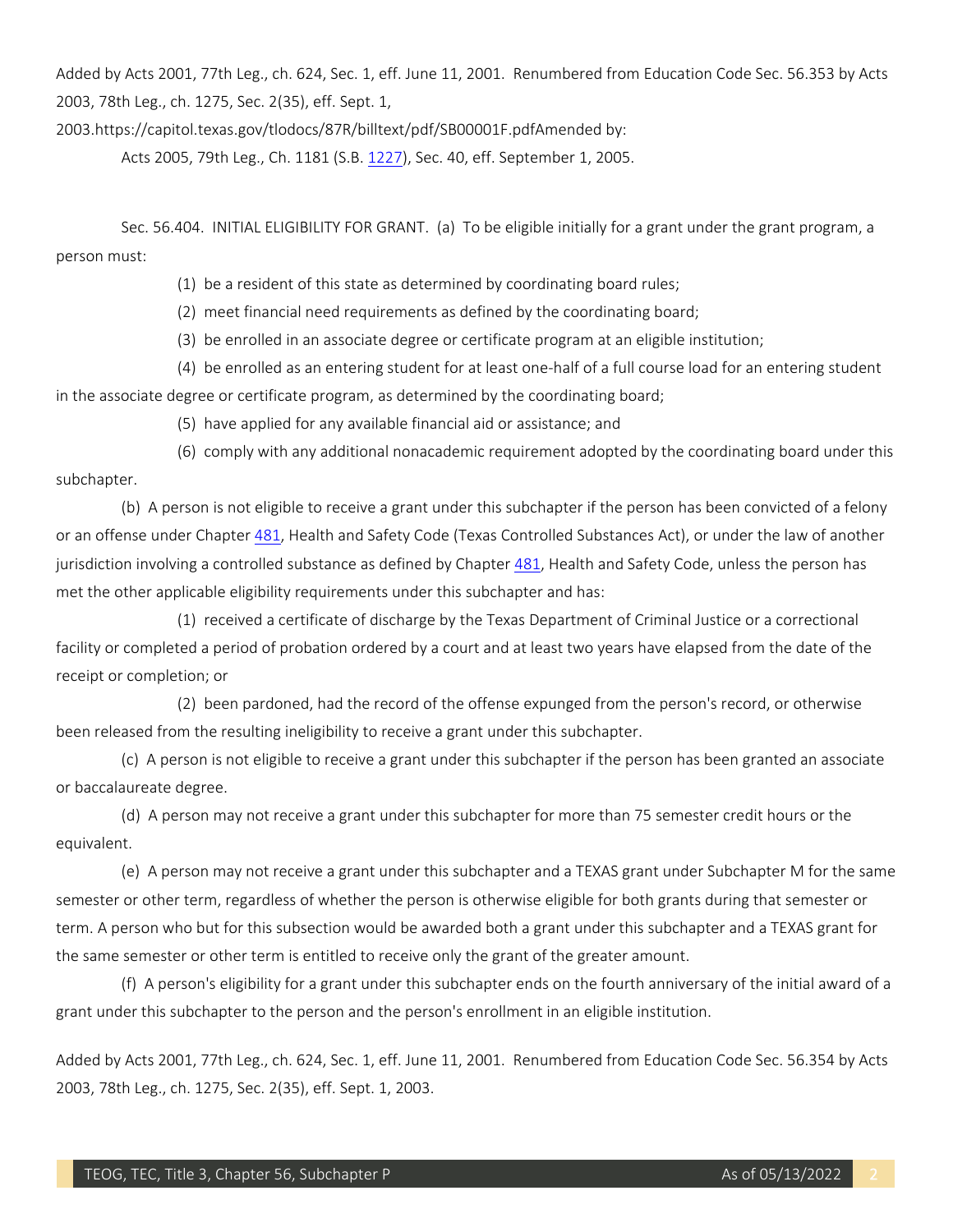Amended by:

Acts 2005, 79th Leg., Ch. 1181 (S.B. [1227\)](http://www.legis.state.tx.us/tlodocs/79R/billtext/html/SB01227F.HTM), Sec. 41, eff. September 1, 2005. Acts 2011, 82nd Leg., R.S., Ch. 1185 (H.B[. 3577\)](http://www.legis.state.tx.us/tlodocs/82R/billtext/html/HB03577F.HTM), Sec. 1, eff. June 17, 2011.

 Sec. 56.405. CONTINUING ELIGIBILITY AND ACADEMIC PERFORMANCE REQUIREMENTS. (a) After initially qualifying for a grant under this subchapter, a person may continue to receive a grant under this subchapter during each semester or term in which the person is enrolled at an eligible institution only if the person:

(1) meets financial need requirements as defined by the coordinating board;

(2) is enrolled in an associate degree or certificate program at an eligible institution;

(3) is enrolled for at least one-half of a full course load for a student in an associate degree or certificate program, as determined by the coordinating board;

(4) makes satisfactory academic progress toward an associate degree or certificate; and

(5) complies with any additional nonacademic requirement adopted by the coordinating board.

 (b) A person is not eligible to continue to receive a grant under this section if the person has been convicted of a felony or an offense under Chapte[r 481,](http://www.statutes.legis.state.tx.us/GetStatute.aspx?Code=HS&Value=481) Health and Safety Code (Texas Controlled Substances Act), or under the law of another jurisdiction involving a controlled substance as defined by Chapter [481,](http://www.statutes.legis.state.tx.us/GetStatute.aspx?Code=HS&Value=481) Health and Safety Code, unless the person has met the other applicable eligibility requirements under this subchapter and has:

 facility or completed a period of probation ordered by a court and at least two years have elapsed from the date of the (1) received a certificate of discharge by the Texas Department of Criminal Justice or a correctional receipt or completion; or

(2) been pardoned, had the record of the offense expunged from the person's record, or otherwise been released from the resulting ineligibility to receive a grant under this subchapter.

 (c) If a person fails to meet any of the requirements of Subsection (a) after the completion of any semester or term, the person may not receive a grant under this subchapter during the next semester or term in which the person enrolls. A person may become eligible to receive a grant under this subchapter in a subsequent semester or term if the person:

(1) completes a semester or term during which the student is not eligible for a scholarship; and

(2) meets all the requirements of Subsection (a).

(d) For the purpose of this section, a person makes satisfactory academic progress toward an associate degree or certificate only if:

(1) in the person's first academic year the person meets the satisfactory academic progress requirements of the institution at which the person is enrolled; and

(2) in a subsequent academic year, the person:

(A) completes at least 75 percent of the semester credit hours attempted in the student's most recent academic year; and

 (B) has earned an overall grade point average of at least 2.5 on a four-point scale or the equivalent on course work previously attempted at institutions of higher education.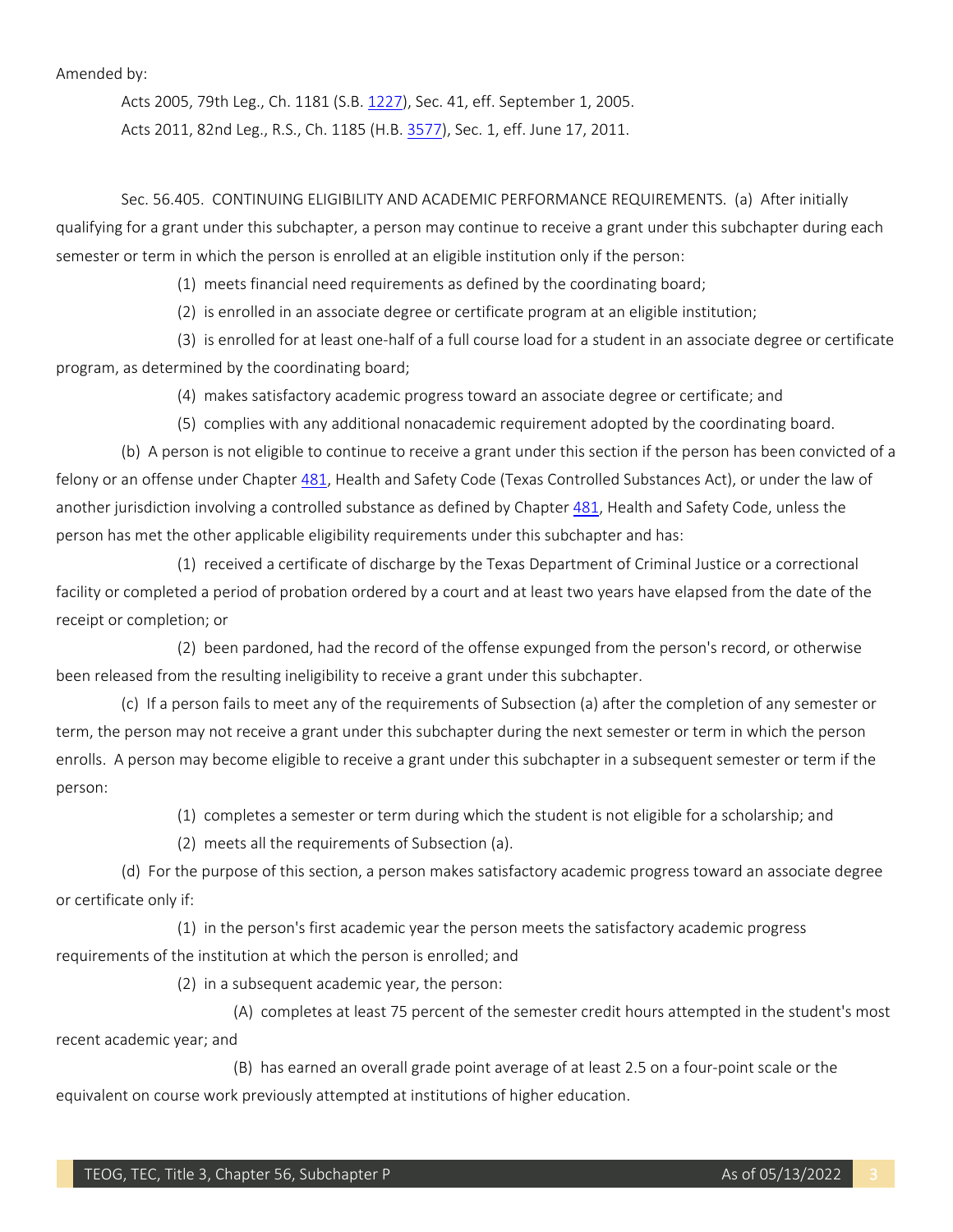(e) A person who is eligible to receive a grant under this subchapter continues to remain eligible to receive the grant if the person enrolls in or transfers to another eligible institution.

 (f) The coordinating board shall adopt rules to allow a person who is otherwise eligible to receive a grant under this subchapter, in the event of a hardship or for other good cause shown, including a showing of a severe illness or other a sick, injured, or needy person and that the person's provision of care may affect the person's academic performance, to debilitating condition that may affect the person's academic performance or that the person is responsible for the care of receive a grant under this subchapter:

(1) while enrolled in a number of semester credit hours that is less than the number of semester credit hours required under Subsection (a)(3); or

 (2) if the student's grade point average or completion rate falls below the satisfactory academic progress requirements of Subsection (d).

Added by Acts 2001, 77th Leg., ch. 624, Sec. 1, eff. June 11, 2001. Renumbered from Education Code Sec. 56.355 by Acts 2003, 78th Leg., ch. 1275, Sec. 2(35), eff. Sept. 1, 2003.

Amended by:

Acts 2005, 79th Leg., Ch. 1181 (S.B. [1227\)](http://www.legis.state.tx.us/tlodocs/79R/billtext/html/SB01227F.HTM), Sec. 42, eff. September 1, 2005.

 Sec. 56.406. GRANT USE. A person receiving a grant under this subchapter may use the money to pay any usual and customary cost of attendance at an eligible institution incurred by the student. The institution may disburse all or part of the proceeds of a grant under this subchapter to an eligible person only if the tuition and required fees incurred by the person at the institution have been paid.

Added by Acts 2001, 77th Leg., ch. 624, Sec. 1, eff. June 11, 2001. Renumbered from Education Code Sec. 56.356 by Acts 2003, 78th Leg., ch. 1275, Sec. 2(35), eff. Sept. 1, 2003. Amended by:

Acts 2005, 79th Leg., Ch. 1181 (S.B. [1227\)](http://www.legis.state.tx.us/tlodocs/79R/billtext/html/SB01227F.HTM), Sec. 43, eff. September 1, 2005.

 Sec. 56.407. GRANT AMOUNT. (a) The amount of a grant under this subchapter for a student enrolled full-time at an eligible institution is the amount determined by the coordinating board as the average statewide amount of tuition and required fees that a resident student enrolled full-time in an associate degree or certificate program would be charged for that semester or term at eligible institutions.

 (b) The coordinating board may adopt rules that allow the coordinating board to increase or decrease, in proportion to the number of semester credit hours in which a student is enrolled, the amount of a grant award under this section to a student who is enrolled in a number of semester credit hours in excess of or below the number of semester credit hours described in Section  $56.404(a)(4)$  or  $56.405(a)(3)$ .